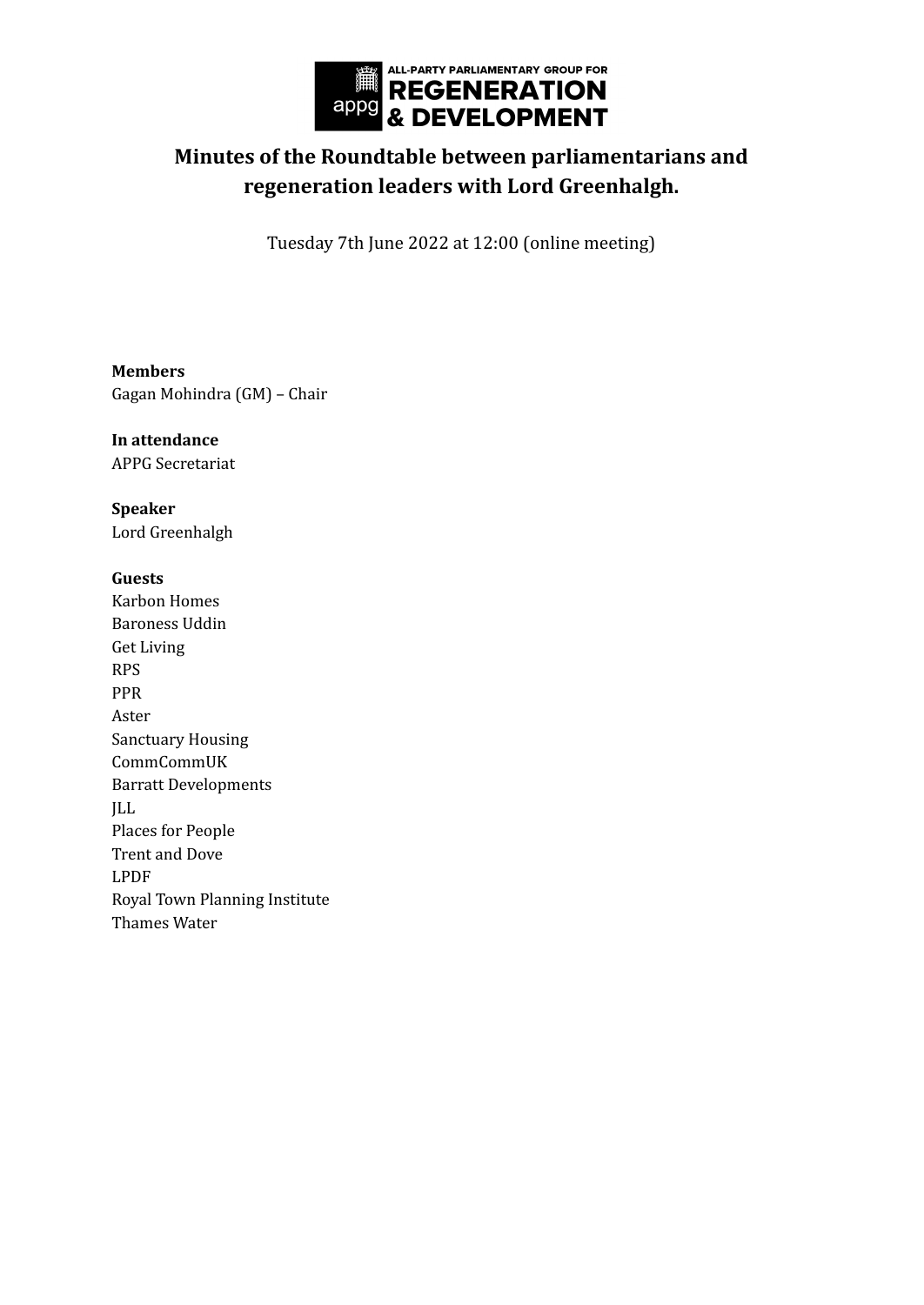

Meeting Started at 12:00:

## **1. Questions and discussion**

**Q:** How are we going to manage Right to Buy in particular, given that people in areas like East of London are simply not going to be able to cope with the pricing of houses, and will therefore be unable to benefit. In addition, what is the plan to ensure those houses that are bought through the scheme are replaced?

**LG:** The discounts that have made Right to Buy so attractive, have been reduced over time. That is why the number of people exercising this right has gone down since the policy was launched. There has been work done to allow local authorities to retain more of the receipts, and I have been questioned in the Lords about getting to 100% of the receipts being retained. The government is moving towards putting more of that money back into housing stock. The idea of how to deal with Right to Buy in regard to housing associations being trialled as a policy idea. It makes sense to give people the opportunity to buy their own homes at a discount and then ensure that most, if not all of that money goes back into building more affordable housing.

**Q:** Could you provide an update on the attempts to make other parties responsible for the cladding crisis (such as cladding manufacturers and foreign developers)pay their share of the remediation? The Building Safety levy largely places the burden on developers right to look after their own stock which, though correct, seems to, in practice, place a greater burden on a small segment of developers to pay for a wider net of responsible parties. This is impacting the ability of these developers to deliver homes.

**LG:** The move to get the industry to remediate their own building has to start with the largest developers. The policy is to go down to smaller developers who still need to remediate their own unsafe buildings. Another tool in the tool kit is the Building Safety Act which includes the ability to pierce the corporate veil for those who offshore their business, and therefore cast the net as wide as possible. We are doing everything we can in law to facilitate getting everyone to pay their share. We are still at an early stage of this and the proof will be in the pudding. The government is cognisant that this isn't just down to developers. There is the construction supply chain, cladding, and insulation manufacturers who we will also want to contribute. It is part of the reason we brought in OPSS (Office for Product Safety and Standards) as the new Construction Products Regulator. We are also putting pressure on those who contributed to the original tragedy at Grenfell.

Q: How can we get Homes England to help housing associations in areas where they need to regenerate places where we are levelling up? How do we maximise the benefit of those sites while also addressing issues like fire safety, net-zero, and bringing the quality of homes up to standard? There are a lot of costs in these areas so we are concerned about how we make this work.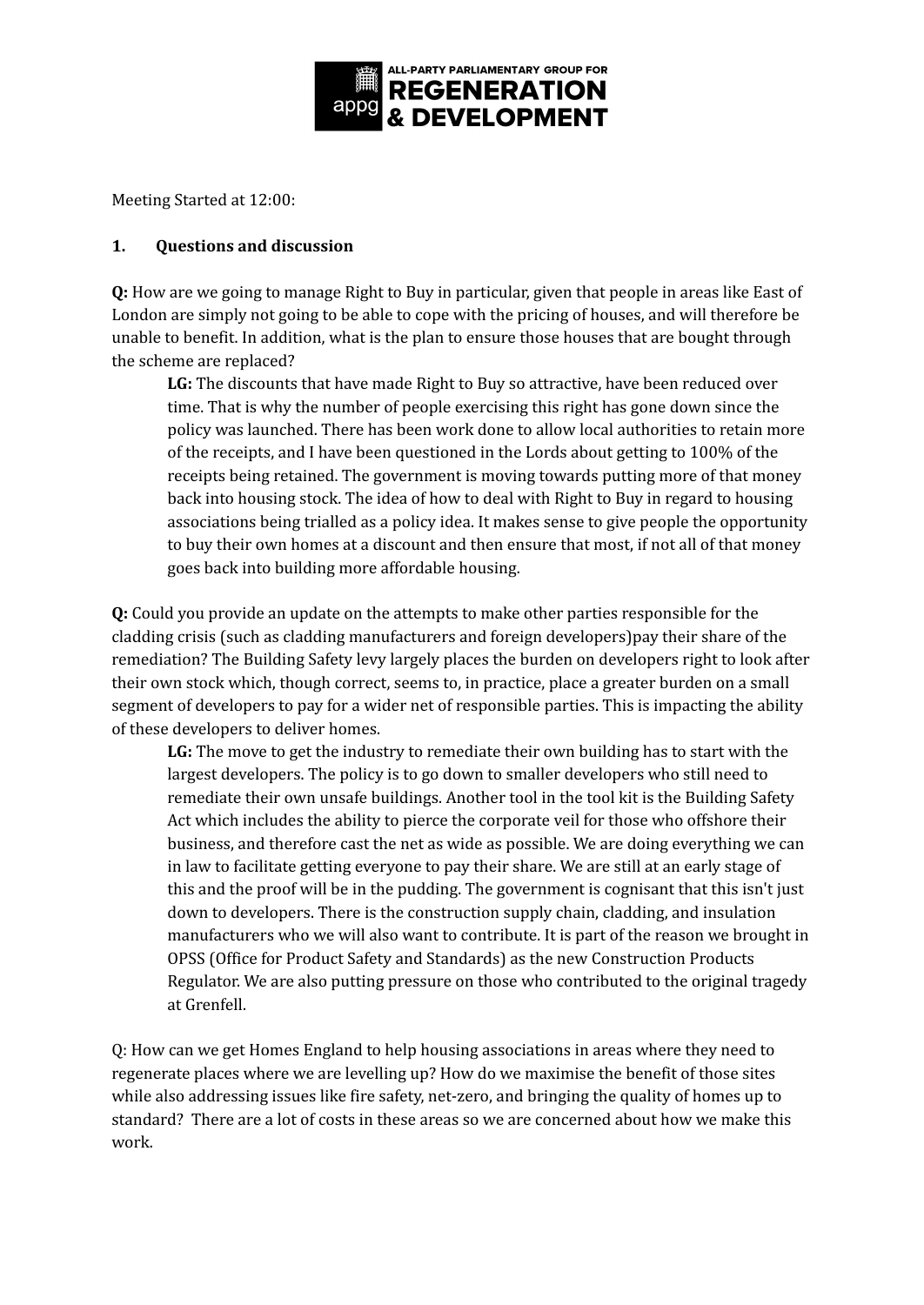

LG: The Levelling-Up Regeneration bill is focused on getting more of our development on brownfield sites. I was taken about by how much greenfield sites come under decision compared to brownfield sites. Obviously, there are more costs associated with building on brownfield sites. What the government can do is firstly assemble public land so that it can be put out for development plots. The government needs to get used to working with development partners who will take on more of the risk. The government can provide the land and then contribute towards much of the needed infrastructure that make these developments viable. I believe there are some measures in the bill around CPO (Compulsory Purchase Order) powers, and trying to streamline and strengthen those. Homes England already have strong powers in regard to CPO powers which is needed if the government is to assemble land since it may to group together both public and private land. It is also essential to work with other departments, like Transport as without the roads and railways, those brownfield developments just don't happen. There are huge opportunities around stations. Finally, we need to ensure that we are building things that are good quality and safe, which does bring additional costs, but if we get the land assembly and infrastructure right there is a better chance of following on from that.

Q: The barriers to entry for planning permission very high. In some parts of the country, like London, it costs millions of pounds. The policy framework fails when we get to execution. There is a depleted resource of planning officers in local councils. People who are trying to champion these building sites are dying for a champion at a local level. How do we improve that execution, improve the trust towards developers, and communicate the interdependence of the moving parts in the ecosystem of a brownfield regeneration?

LG: The planning system in this country is very adversarial. It struck me that on continental Europe they have a more regulation and rules based approach when it comes to planning. There may need to be a system where we assume consent in some areas. The reality is that it is very politically. There is a genuine desire to partner with people who understand brownfield sites. What are the top three things that I should lobby my counterparts in DHLUC to improve the situation: Response:

- 1. Resources within the officer level of local government to be able to manage the process.
- 2. Training Members to be better versed in the process of adjudicating these planning permissions.
- 3. Perhaps a Charter that all those involved would say that would say that they would abide by certain principles.

Q: Building on the previous question, it can sometimes take 18 months to get planning approval. There is a big challenge with expertise at local authority level. There is also the issue with dealing with executive side local authorities. Additionally, there is a constant demand for more documentation and evidence without any consequences for asking for more when it's not needed. There appears to be more incentive to delay, add more time, and add more hoops to jump through. Moreover, there is little recourse when the planning committee gets it wrong.

LG: In defence local government, all pain around local planning approval sits with local politicians. Due to the centralised nature of our system where 95% of the money ends up in the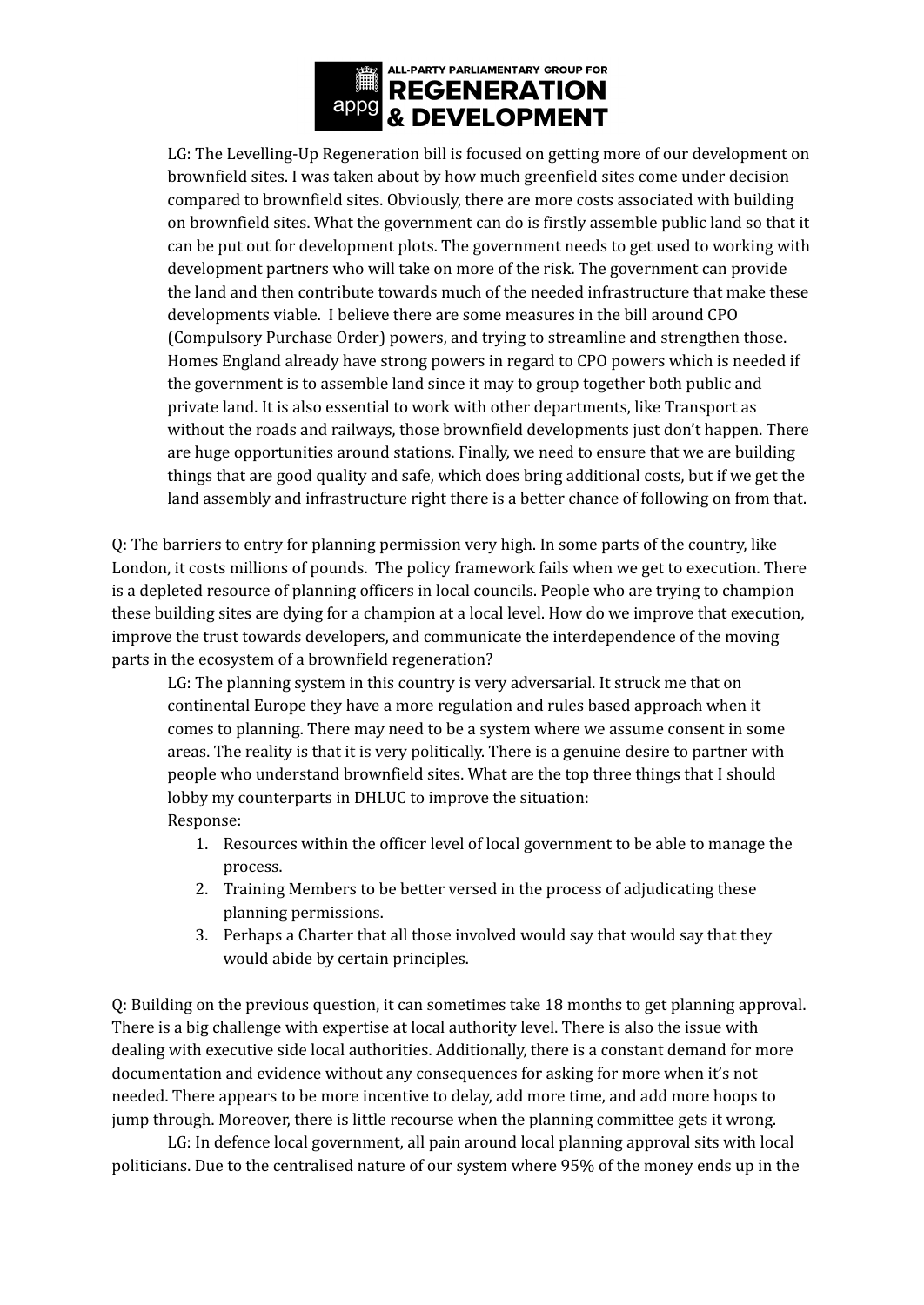

treasury, and the tax receipts don't flow into local government. We need to do more when we talk about devolution in terms of decentralisation. The government needs to learn to let go. The reason there are no consequences financially, is because there is no gain financially on a local level.

Q: One of the issues is public perception and trust in development, which links to explaining what local people derive from these developments. People don't understand what they get. Is there a need for a clear information note to local people of what they got from specific local developments?

LG: This is a very good point because, while economic development benefits are accumulated locally, the infrastructure levy, the reform of the Community Infrastructure Levy (CIL) and section 106 is being proposed. It being very clear about the infrastructure that is being provided as a consequence of development. Signposting that that is private money being taken for public gain is very important.

Q: What is the role of housing in the wider regeneration agenda. In regeneration, we often talk about brownfield sites, but housing associations also use existing assets. Our response depends on the area, where in some areas we build new homes, and in others we regenerate existing stock to bring it up to quality. What does government policy look like in terms of reforming CIL and section 106?

LG: Land value plays a big role in how any developer and housing provider approaches things. The government is trying to put some public money aside to assist investment in regeneration. There is a policy shift towards streamlining, so there are not a lot of small pots of money that developers and housing providers have to bid into. Instead, there will be an infrastructure pot, revenue pot and a capital pot. Additionally, we are simplifying the infrastructure levy so that it is easier to come up with the contribution developers need to put towards the public benefit.

Q: There is a cost to bringing homes up to net-zero. Homes England is prevented from giving money for the regeneration of existing sites. Is the Levelling-Up Bill going to help with the regeneration of existing stock? In some areas, we are not able to add net extra homes, but are missing the opportunity to upgrade current homes we have in stock, which costs the government, and taxpayer in the long run. We are talking about upgrading homes in those areas the government is looking to level-up. It also affects those RTB properties which tend to be poorly maintained. This all impacts people's quality of life, safety, and health.

LG: I am unfortunately not sure of what the answer to that is. There is occasionally an opposition between the drive for numbers and the improvement of existing housing stock. I will take that away and have a discussion with my colleagues.

Q: We see that there is a need to build homes of a specific type. We have a lot of studios and bedsits as stock but what we really need are family homes. Building things that are fit for purpose is usually better in terms of regeneration. It isn't just about numbers but also about the type of home/tenure.

LG: It is vital that we get the place right and that we don't think just in terms of units. W need to make tenures appropriate for the location. It shouldn't just be about numbers.